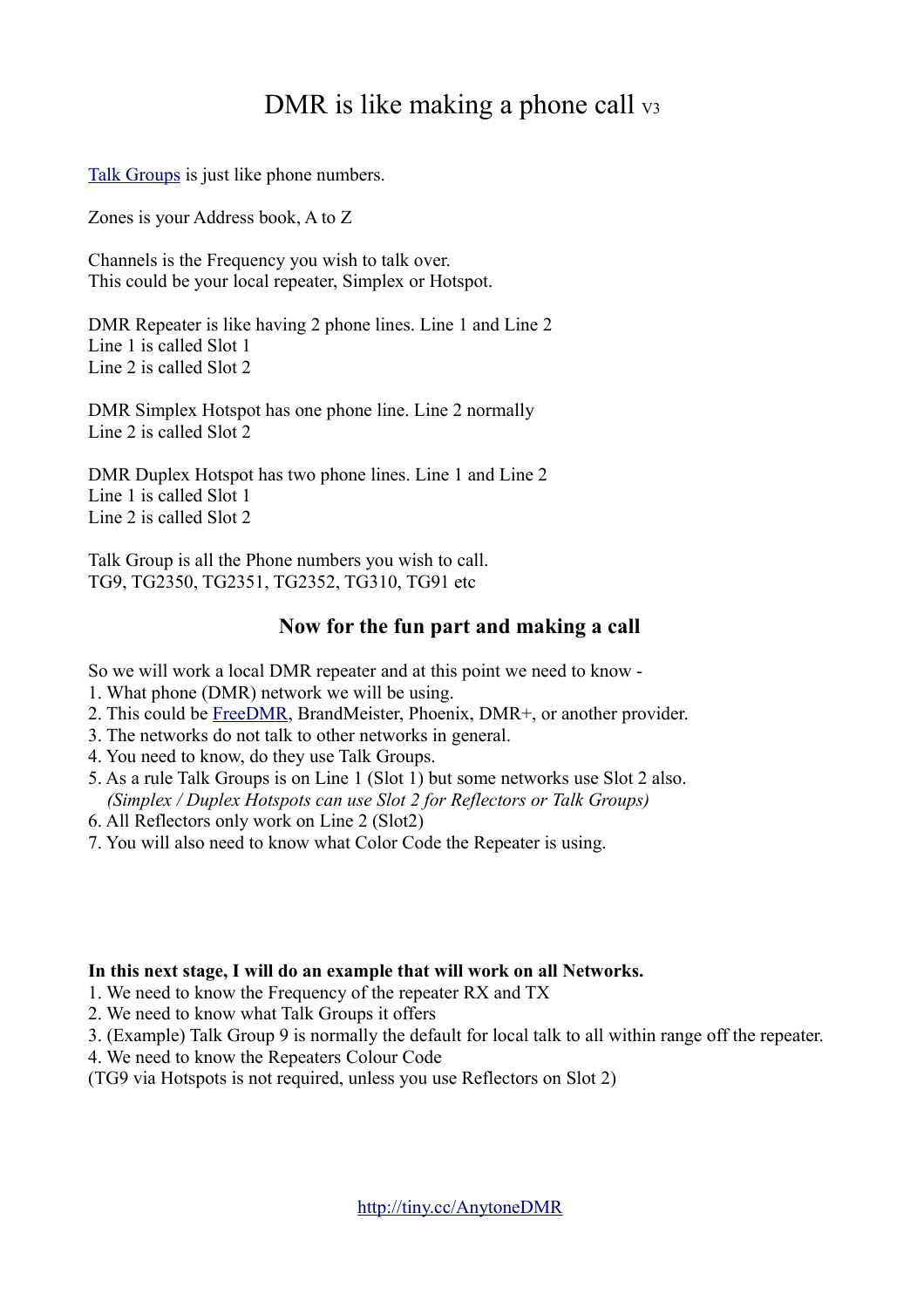(Example) First we need to add 9 to the Talk Group list (9 is the phone number) Talk Groups is always added as a **Group Call**

| Basic information<br>A                | No.            | TG/DMR ID | Call Alert | Name       | Call Type  |
|---------------------------------------|----------------|-----------|------------|------------|------------|
| - Optional Setting<br>- Alarm Setting |                | 9         | None       | 9          | Group Call |
| Local Information                     | $\overline{c}$ | 91        | None       | 91         | Group Call |
| - Hot Key                             | 3              | 2350      | None       | 2350       | Group Call |
| $-$ APRS                              | 4              | 2351      | None       | 2351       | Group Call |
| <b>⊟</b> Digital                      | 5              | 2352      | None       | 2352       | Group Call |
| - Radio ID List                       | 6              | 2353      | None       | 2353       | Group Call |
| <b>Talk Groups</b>                    | 7              | 2354      | None       | 2354       | Group Call |
| - Prefabricated SMS                   | 8              | 2355      | None       | 2355       | Group Call |
| Receive Group Call List               | 9              | 2357      | None       | 2357       | Group Call |
| - Encryption Code                     | 10             | 4000      | None       | 4000 Group | Group Call |
| $-$ N.110  1111                       |                | 5000      | None       | 5000       | Group Call |

File Model Set Program Tool View Help

Second we need to make a channel for the repeater. We will be talking on Talk Group 9 for local chat on Slot 1

| 阙<br>DB<br>憎<br>ø<br>Н<br>慍 | 00                |                      |    | Channel Information Edit---96      |                                                              |                         |                                     | $\times$                 |
|-----------------------------|-------------------|----------------------|----|------------------------------------|--------------------------------------------------------------|-------------------------|-------------------------------------|--------------------------|
| D578UV<br>白· Public         | No.               | Receive<br>Frequency | Fr | Channel Name                       | GB7BC-9-1                                                    |                         |                                     |                          |
| Channel                     | 95                |                      |    | Receive Frequency                  | 439.65000                                                    |                         |                                     |                          |
| Zone                        | 96                | 439.65000            |    |                                    |                                                              | $\Box$ TX Prohibit      | $\Box$ Talk Around (Simplex)        |                          |
| Scan List                   | 97                | 439.65000            |    | Transmit Frequency                 | 430.65000                                                    | $\Box$ Digi APRS RX     | <b>TWork Alone</b>                  |                          |
| Roaming Zone                | 98                | 439.65000            | 43 | Correct Frequency [Hz]             | 0                                                            | Digital                 |                                     |                          |
| <b>FM</b>                   | 99                | 439.65000            |    | Channel Type                       | D-Digital<br>$\overline{\phantom{a}}$                        | Contact                 | 9                                   |                          |
| Auto Repeater Offset Frec   | 100               |                      |    |                                    | $\cdot$                                                      |                         |                                     |                          |
| Roaming Channel             | 101               |                      |    | Transmit Power                     | Low                                                          | Radio ID                | M6NBP Norman Brighton, UK           | $\dot{=}$                |
| Basic information           | 102               | 439.48750            | 43 | Band Width                         | $\cdot$<br>12.5K                                             | Color Code              |                                     | $\overline{\phantom{a}}$ |
| Optional Setting            | 103               | 455.81250            |    |                                    | TX Permit   Different Color Code<br>$\overline{\phantom{a}}$ | Slot                    | Slot1                               | $\overline{\phantom{a}}$ |
| Alarm Setting               | 104               |                      |    | Scan List None                     | $\overline{\phantom{a}}$                                     | Receive Group List None |                                     | $\blacktriangledown$     |
| Local Information           | 105               |                      |    | APRS Report Type Off               | $\cdot$                                                      |                         |                                     |                          |
| Hot Key                     | 106               |                      |    |                                    |                                                              |                         |                                     |                          |
| - APRS                      | 107               |                      |    | Analog APRS PTT Mode               | $1$ Off                                                      | Encryption Group Id Off |                                     | $\blacktriangledown$     |
| 白 Digital                   | 108               |                      |    | Digital APRS PTT Mode              | $\sqrt{C}$                                                   | TX Interrupt Off        |                                     | $\check{}$               |
| Radio ID List               | 109               |                      |    | Digital APRS Report Channel        |                                                              |                         |                                     |                          |
| Talk Groups                 | 110               |                      |    | Exclude Channel From Roaming   Off | $\overline{\phantom{a}}$                                     |                         | Ranging<br>Call Confirmation        |                          |
| Prefabricated SMS           | 111               |                      |    |                                    |                                                              |                         | SMS Confirmation<br>$\Box$ Dup_call |                          |
| Receive Group Call List     | 112               |                      |    | DMR MODE Repeater                  | $\overline{\phantom{a}}$                                     |                         |                                     |                          |
|                             | $\lambda \lambda$ |                      |    | $Au - I0$                          |                                                              |                         |                                     |                          |

You will see in the right hand box – Contact

This is where you point to the Talk Group you wish to talk on. (Phone Number)

Again in this example it is 9.

It can be any number you have added in the step above.

We also want it to be on Slot 1 (Line 1)

Name the Channel what is beset for you - I have used the Repeater Name – 9 the Talk Group – 1 as it is on slot 1

I will skip over all the other setting. You can use the ones as shown in the photo above. Apart from the FREQ, Color Code,

## **Radio ID I will go over later in this document.**